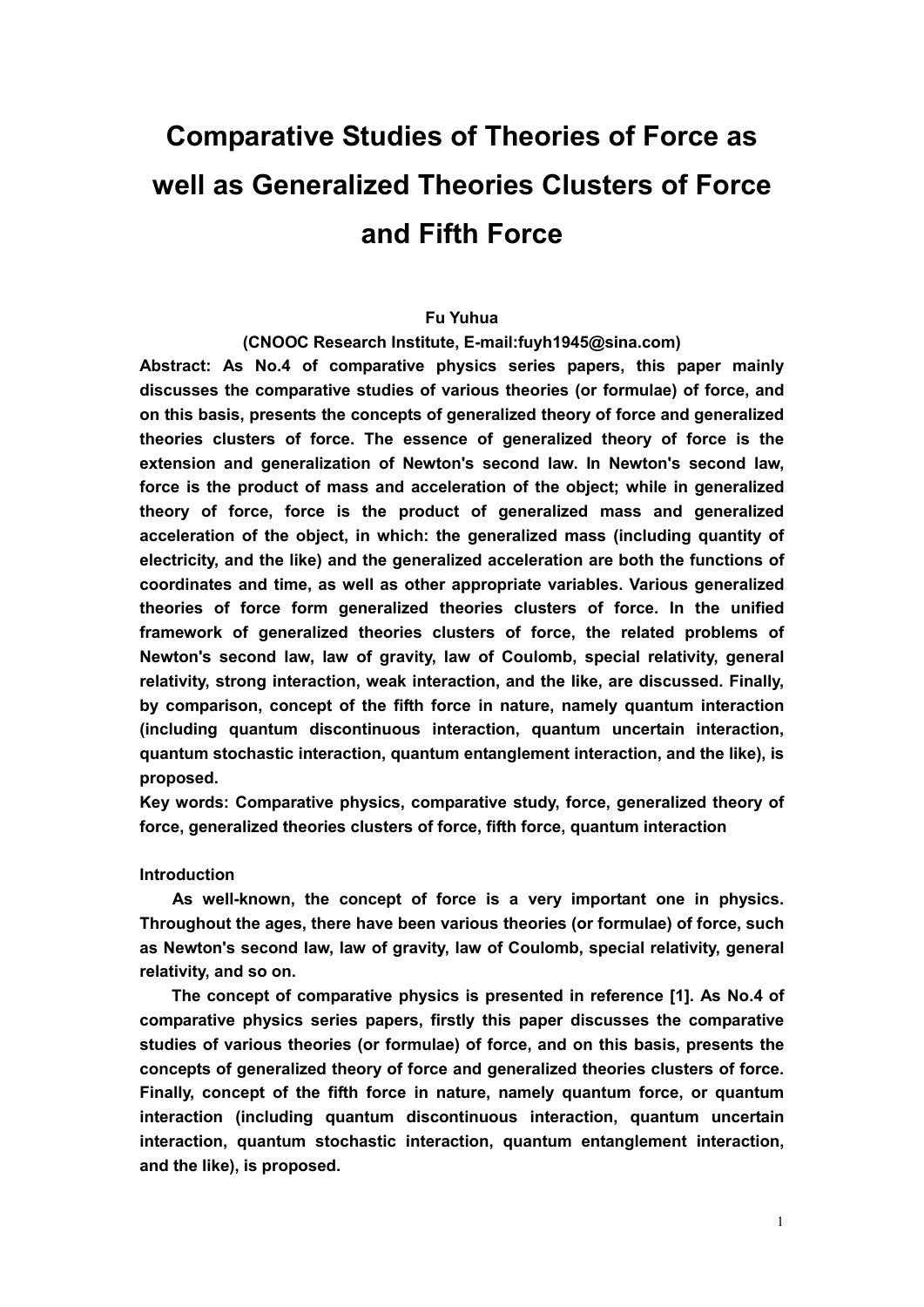**1 The same points of original theories (or formulae) of force**

**The first same point: they belong to the most important contents in modern physics.**

**The second same point: they are all widely used in physics.**

**Moreover, in many cases they are used simultaneously. For example, Newton's second law and law of gravity are often used simultaneously.**

**2 The different points of original theories (or formulae) of force**

**The first different point: each theory (or formula) of force has a specific scope of application.**

**For example, the scope of application of law of gravity is completely different from that of law of Coulomb.**

**The second different point: the original theories (or formulae) of force cannot be discussed in a unified framework.**

**3 Comparative studies between original theories (or formulae) of force and Computer Information Library Clusters, as well as concepts of generalized theory of force and generalized theories clusters of force**

**One of the trends of science development is applying the least amount of laws as well as formulas and equations to solve the problems as many as possible. And people have been hoping that, all the laws as well as formulas and equations can be integrated into a unified model.**

**As the first step, based on creating generalized and hybrid set and library with Neutrosophy and Quad-stage method in reference [2], the concept of Computer Information Library Clusters is presented in reference [3]. There are various ways and means to form Computer Information Library Clusters. For example, Computer Information Library Clusters can be considered as the "total-library", and consists of several "sub-libraries". In which, it is very important to add the operating function into Computer Information Library Clusters, for instance, according to "natural science computer information library clusters", and applying "variation principle of library (or sub-library)", "partial and temporary unified theory of natural science so far" with different degrees can be established.**

**Similarly, in reference [4], the comparative literature is expanded into Comparative Sciences Clusters (including comparative social sciences clusters, comparative natural sciences clusters, comparative interdisciplinary sciences clusters, and so on). Among them, comparative natural sciences clusters include: comparative mathematics, comparative physics, comparative chemistry, comparative medicine, comparative biology, and so on.**

**By comparison we can find that, with the same method to establish "Computer Information Library Clusters" and "Comparative Sciences Clusters", we can also present the concepts of generalized theory of force and generalized theories clusters of force based on comparative studies of various theories (or formulae) of force.**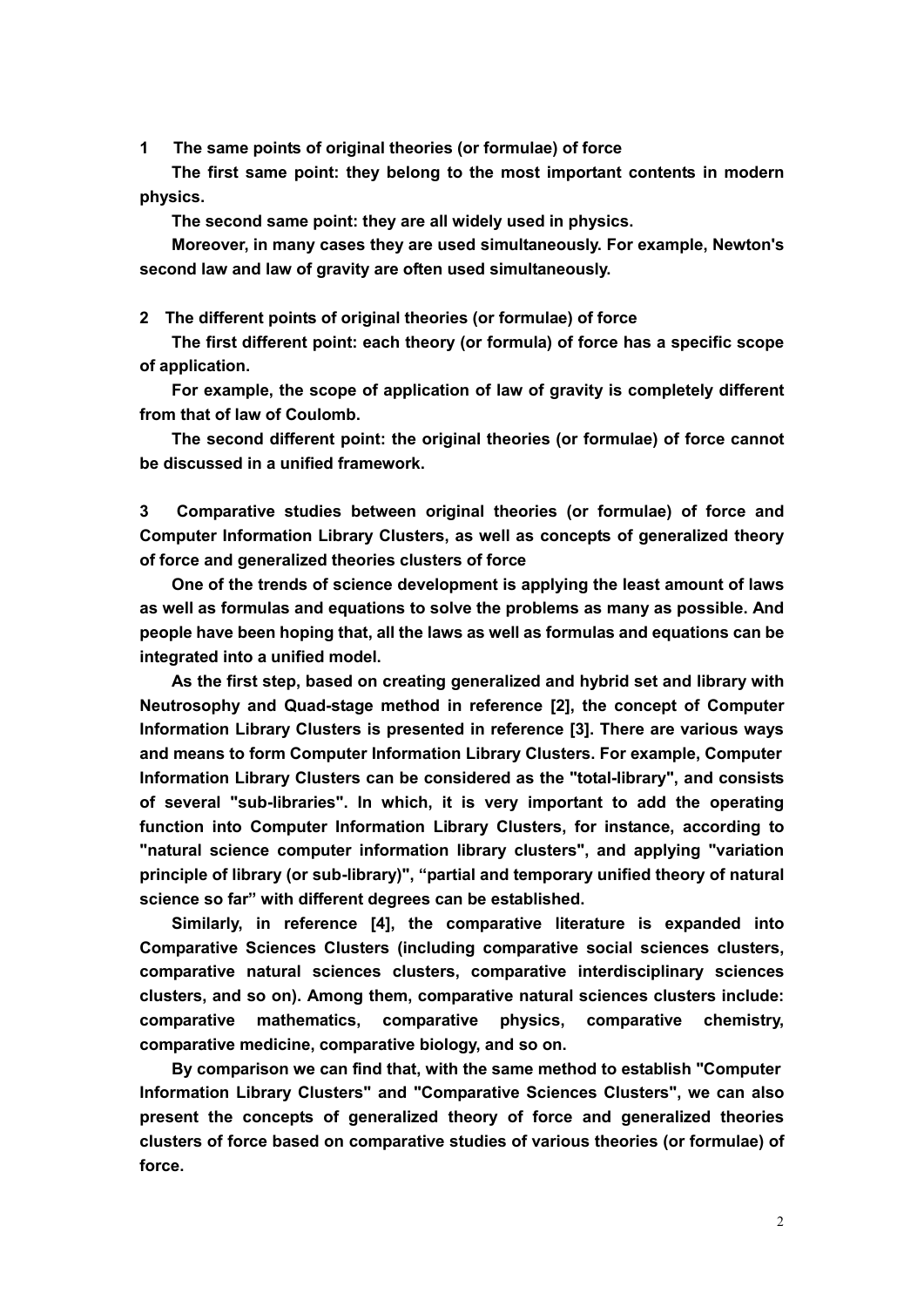**Of course, we can also say that, as the practical application of "Computer Information Library Clusters", "Generalized Theories Clusters of Force" can be established.**

**Firstly, in "Computer Information Library Clusters", the concept of "library" is expanded from the concepts of "set" and the like. To compare with and refer to this way, in the scope of physics, original theories (or formulae) of force can be expanded in two directions.**

**The first direction: the concept of "mass" can be expanded into "generalized mass", and the concept of "acceleration" can be expanded into "generalized acceleration".**

**In reference [5], taking into account that the mass and the electric charge can be converted into energy, therefore the three concepts of energy, mass and electric charge can be summed up as "Multiform Energy" taking energy as the core, in order to co-ordinate the three basic conservation laws in modern chemistry: law of conservation of mass, law of conservation of energy, and law of conservation of electric charge.**

**Similarly, many physical quantities can be regarded as "generalized mass", therefore the concept of "mass" can be expanded into the concept of "generalized mass" taking mass as the core.**

**The second direction: Newton's second law can be expanded into generalized theory of force.**

**Now we discuss the problems related to various theories (or formulae) of force.**

**As well-known, Newton's second law gives a quantitative definition of force, namely it is equal to the time rate of momentum; if the mass does not change, the force equals mass multiply acceleration.**

If the "mass" *m* is expanded into "generalized mass"  $m_G$ , here  $m_G$  is the **function of coordinates and time as well as other variables, the "acceleration"** *a* **is**  expanded into "generalized acceleration"  $a_G$ , here  $a_G$  is the function of **coordinates and time as well as variables; then Newton's second law can be expanded into the following generalized theory of force**

$$
F = m_G(x, y, z, t, \cdots) a_G(x, y, z, t, \cdots)
$$
 (1)

**In addition**,**various theories (or formulae) of force can be written as the form that the right side is equal to zero, and all the theories (or formulae) of force can be converted into the laws of conservation with the form that the right side is equal to zero.**

**In reference [5], law of conservation of energy can be written as the following form that right side of the expression is equal to zero**

$$
F_1 = 0 \tag{2}
$$

**where:**  $F_1 = E - const$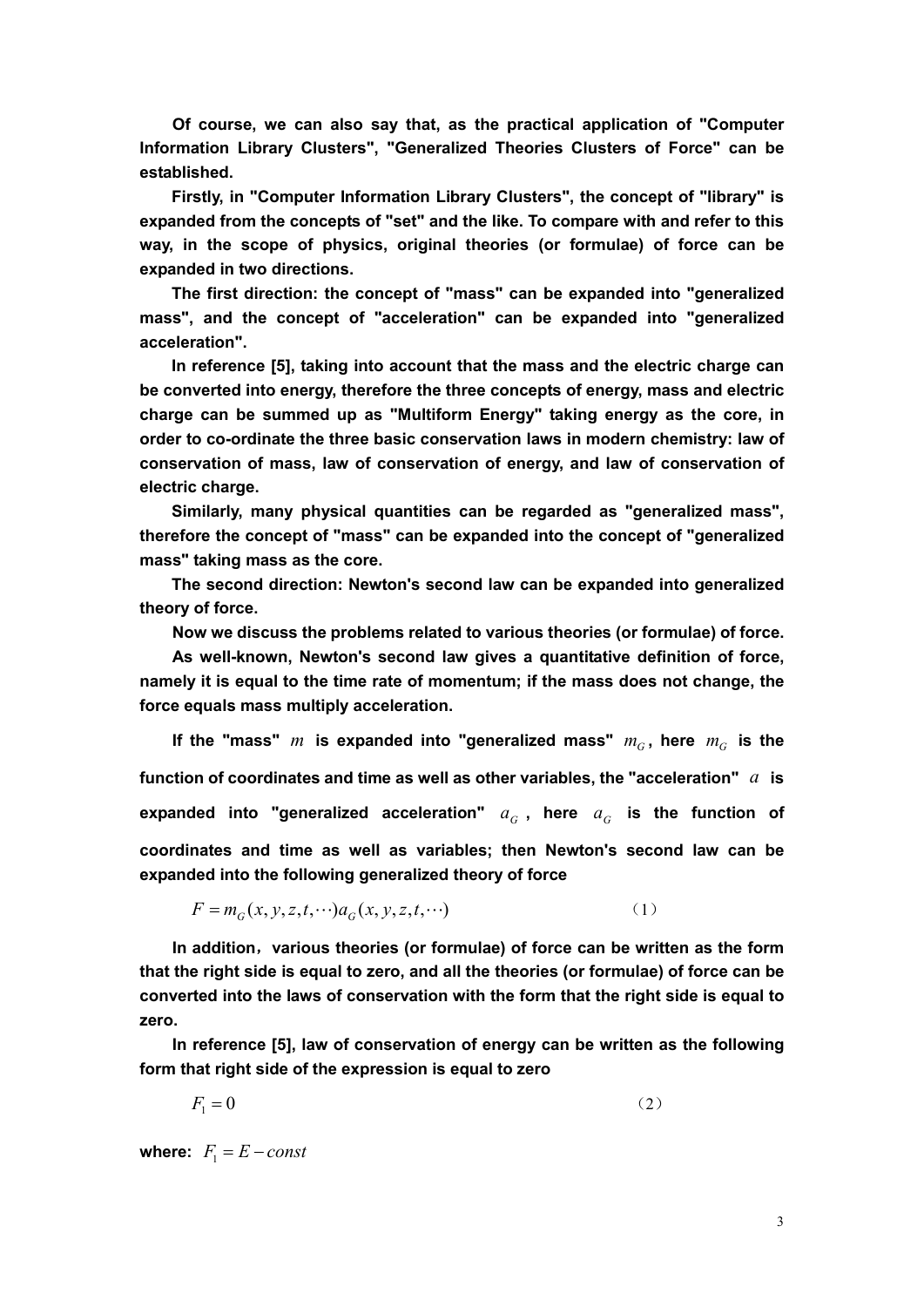**Similarly, all the theories (or formulae) of force can be converted into the form that the right side is equal to zero.**

**For example, in reference [6], with the help of the equation derived by Prof. Hu Ning according to general relativity, and Binet's formula, we derived the following improved Newton's formula of universal gravitation**

$$
F = -\frac{GMm}{r^2} - \frac{3G^2M^2mp}{c^2r^4}
$$
 (3)

**where:** *G* **is gravitational constant,** *M* **and** *m* **are the masses of the two objects,**   $r$  is the distance between the two objects,  $c$  is the speed of light,  $p$  is the half **normal chord for the object** *m* **moving around the object** *M* **along with a curve,**  and the value of  $p$  is given by:  $p = a(1-e^2)$  (for ellipse),  $p = a(e^2-1)$  (for

hyperbola),  $p = y^2/2x$  (for parabola). This formula can give the same results as **given by general relativity for the problem of planetary advance of perihelion and the problem of gravitational defection of a photon orbit around the Sun.**

**This formula can also be written as the following form**

$$
F_2 = 0 \tag{4}
$$

**where:**  $F_2 = F + \frac{9.444}{r^2} + \frac{9.944}{r^2}$  $2 \mu I^2$  $2^{-1}$   $\frac{1}{2}$ 3  $c^2r$  $G^2M^2mp$ *r*  $F_2 = F + \frac{GMm}{r^2} + \frac{3G^2M^2mp}{r^2}$ 

**Similarly, all the theories (or formulae) of force can be writtrn as form of laws of conservation.**

**Comparing with and referring to the concept of Computer Information Library Clusters, various theories (or formulae) of force and various generalized theories of force can be categorized into theories (or formulae) clusters of force and generalized theories clusters of force.**

**In addition, theories (or formulae) clusters of force and generalized theories clusters of force can also be divided into subclusters. For example, theories (or formulae) clusters of force can be divided into: theories (or formulae) (sub)clusters of gravitational interaction, theories (or formulae) (sub)clusters of electromagnetic interaction, theories (or formulae) (sub)clusters of strong interaction, theories (or formulae) (sub)clusters of weak interaction, and so on; and generalized theories clusters of force can be divided into: generalized theories (or formulae) (sub)clusters of gravitational interaction, generalized theories (or formulae) (sub)clusters of electromagnetic interaction, generalized theories (or formulae) (sub)clusters of strong interaction, generalized theories (or formulae) (sub)clusters of weak interaction, and so on.**

**4 To discuss various theories (or formulae) of force in the unified framework of generalized theories clusters of force**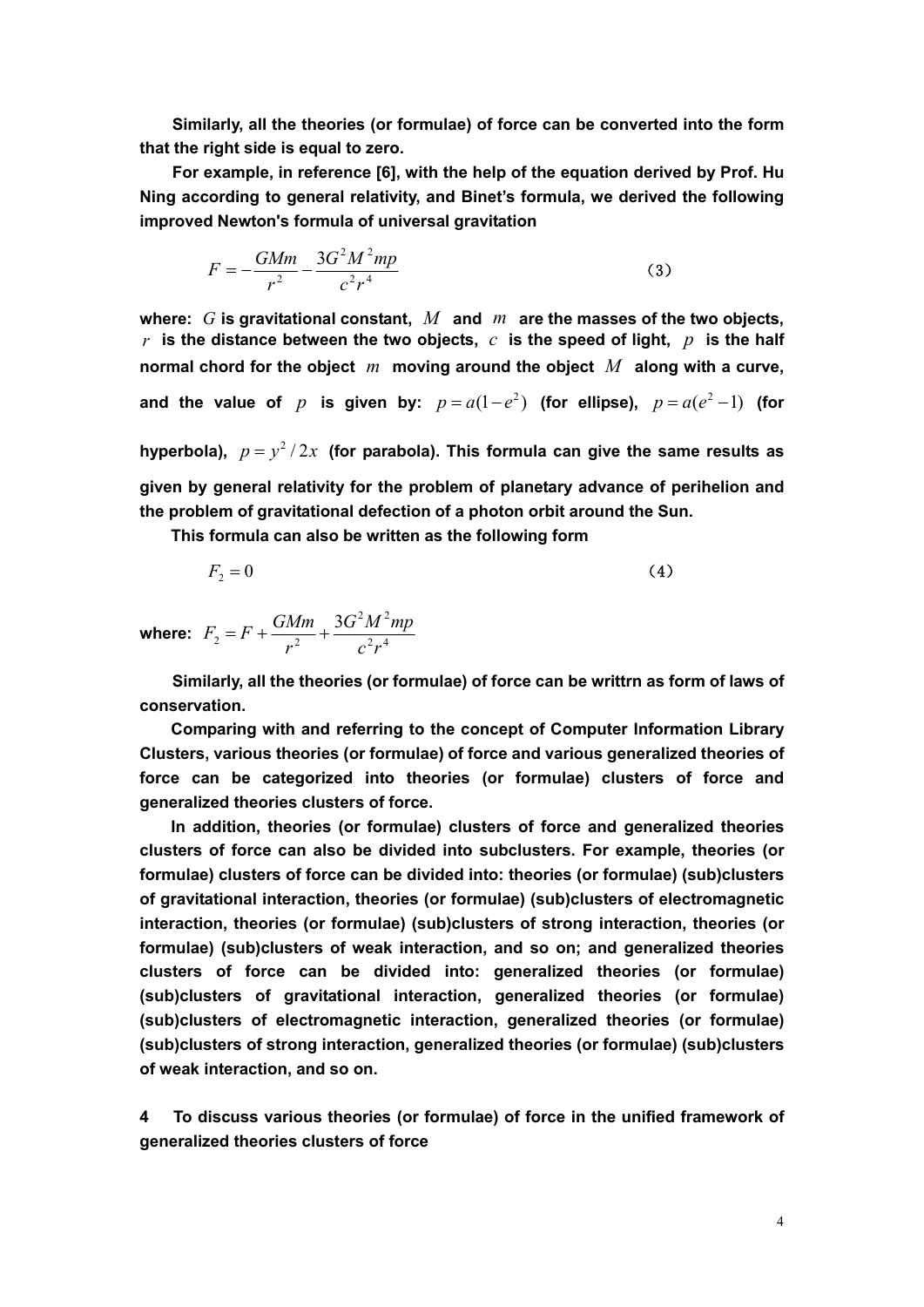# **4.1 Newton's second law**

 $F = ma$ 

**To compare with generalized theory of force, it gives**

$$
m_G^{}=m
$$

$$
a_G = a
$$

**4.2 Law of gravity**

$$
F = -\frac{GMm}{r^2}
$$

**To compare with generalized theory of force, it gives**

$$
m_G = m
$$

$$
a_G = -\frac{GM}{r^2}
$$

Of course,  $m_G$  and  $a_G$  can also be written as other forms, for example

$$
m_G = Mm
$$

$$
a_G = -\frac{G}{r^2}
$$

**4.3 Improved Newton's formula of universal gravitation**

**Improved Newton's formula of universal gravitation can be rewritten as follows**

$$
F = Mm(-\frac{G}{r^2} - \frac{3G^2Mp}{c^2r^4})
$$

**To compare with generalized theory of force, it gives**

$$
m_G = m
$$
  

$$
a_G = M\left(-\frac{G}{r^2} - \frac{3G^2Mp}{c^2r^4}\right)
$$

Of course,  $m_G$  and  $a_G$  can also be written as other forms.

## **4.4 Law of Coulomb**

$$
F = \frac{kq_1q_2}{r^2}
$$

**To compare with generalized theory of force, it gives**

$$
m_G = q_1
$$

$$
a_G = \frac{q_2 k}{a^2}
$$

2

*r*

Of course,  $m_G$  and  $a_G$  can also be written as other forms.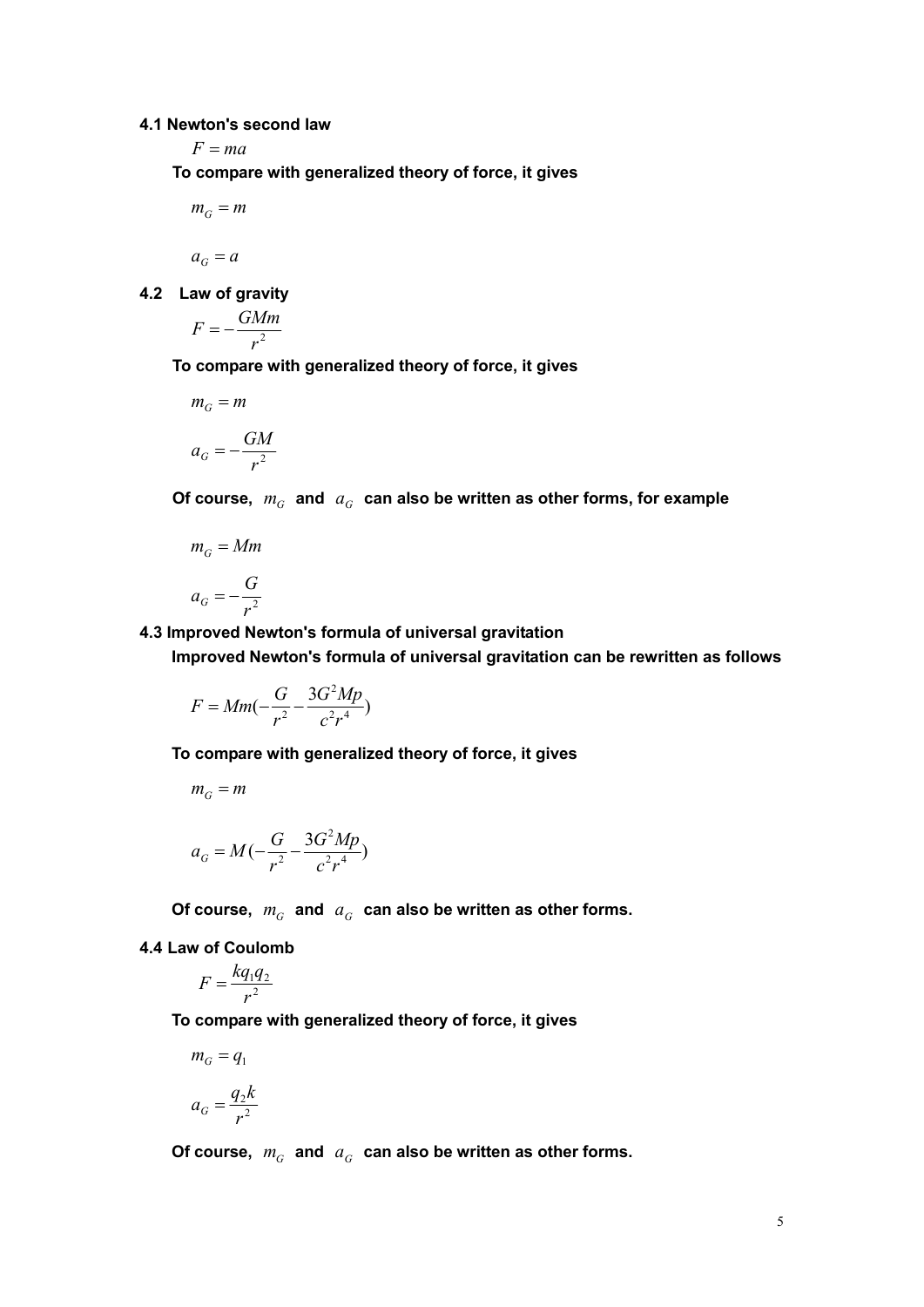**4.5 Friction force**

 $F = \mu N$ 

**To compare with generalized theory of force, it gives**

$$
m_G = N
$$

 $a_G = \mu$ 

Of course,  $m_G$  and  $a_G$  can also be written as other forms.

# **4.6 Special relativity**

**Considering the case of uniform circular motion**

$$
F = ma = \frac{m_0}{\sqrt{1 - v^2/c^2}} a
$$

**To compare with generalized theory of force, it gives**

$$
m_G = \frac{m_0}{\sqrt{1 - v^2/c^2}}
$$

$$
a_{\scriptscriptstyle G}=a
$$

Of course,  $m_G$  and  $a_G$  can also be written as other forms.

## **4.7 General relativity**

**According to the result of general relativity to discuss problem of gravitational defection of a photon orbit around the Sun.**

**Substituting the value of half normal chord** *p* **given by general relativity into Eq.(3), it gives the gravitational force between the Sun and the photon as follows**

$$
F = -\frac{GMm}{r^2} - \frac{1.5GMmr_0^2}{r^4}
$$

where:  $r_0$  is the nearest distance from the photon to the Sun, if the light is tangent

**to the Sun, it is equal to the radius of the Sun. It is very interesting that, the maximum value of the gravitational force given by this formula is two times as big as that given by Newton's law of gravity.**

**To compare with generalized theory of force, it gives**

$$
m_G = m
$$

$$
a_G = GM(-\frac{1}{r^2} - \frac{1.5r_0^2}{r^4})
$$

Of course,  $m_G$  and  $a_G$  can also be written as other forms.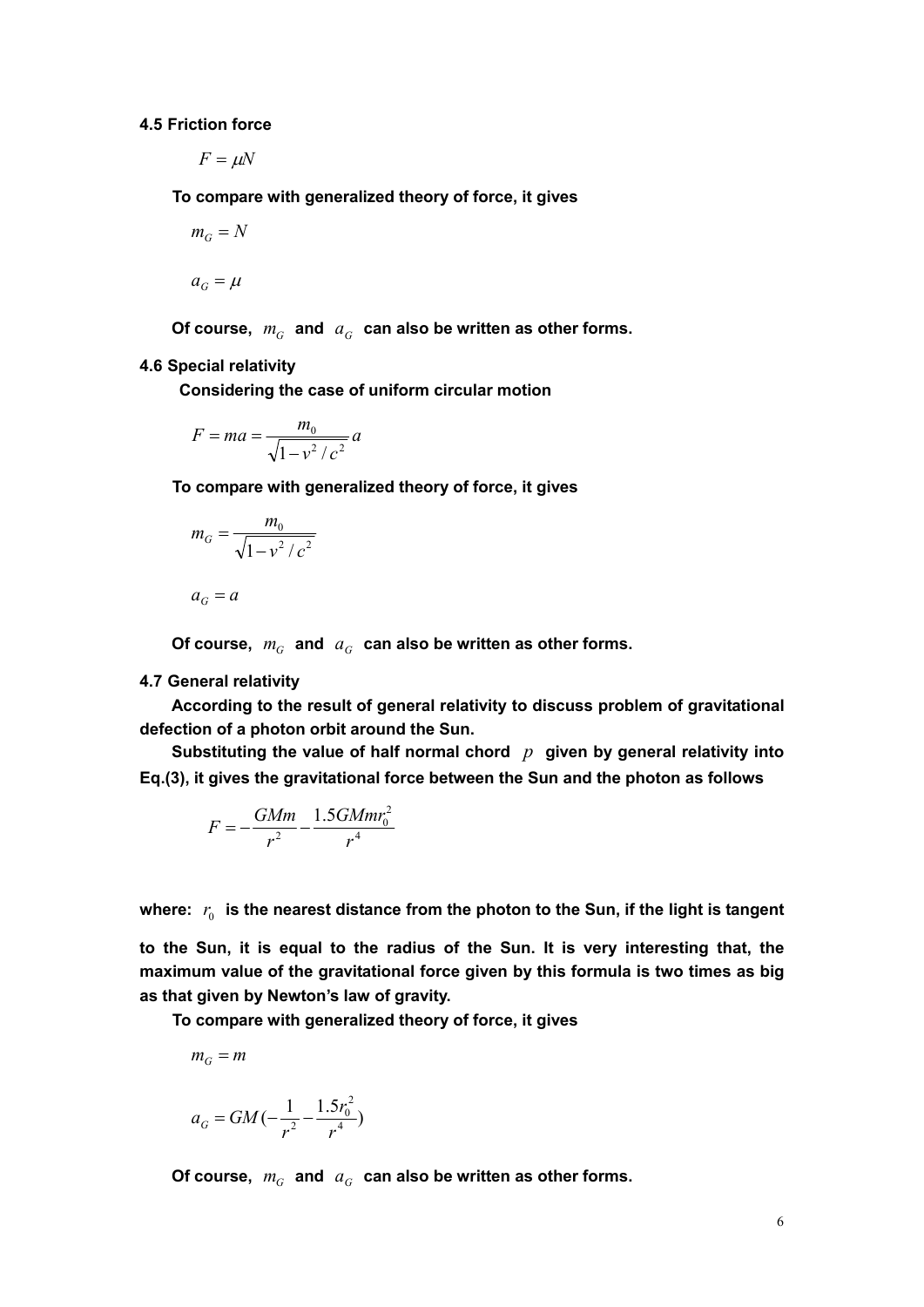#### **4.8 Strong interaction**

**Strong interaction force can be approximately written as the following form**

$$
F = \frac{f_{unknown}}{r^6}
$$

**where:** *unknown f* **is an undetermined function.** 

**To compare with generalized theory of force, it gives**

$$
m_G = f_{unknown}
$$

$$
a_G = \frac{1}{r^6}
$$

Of course,  $m_G$  and  $a_G$  can also be written as other forms.

## **4.9 Weak interaction**

**Weak interaction force can be approximately written as the following fractal form**

$$
F = \frac{f_{unknown}}{r^D}
$$

where:  $f_{unknown}$  is an undetermined function,  $D$  is an undetermined constant.

**To compare with generalized theory of force, it gives**

$$
m_G = f_{unknown}
$$

$$
a_G = \frac{1}{r^D}
$$

Of course,  $m_G$  and  $a_G$  can also be written as other forms.

**4.10 Variational principle for unified processing of various theories (or formulae) of force**

**In reference [9], the following "partial and temporary unified variational principle of natural science so far" is presented**

$$
\Pi_{\text{NATURE}} = \sum_{1}^{n} W_i \int_{\Omega_i} F_i^2 d\Omega_i + \sum_{1}^{m} W_j^{\dagger} S_j^2 = \min_0
$$

**where: the subscript NATURE denotes that the suitable scope is all of the problems**  of natural science, all of the equations  $F_i = 0$  denote so far discovered (derived) all of the equations related to natural science, all of the equations  $S_i = 0$  denote so **far discovered (derived) all of the solitary equations related to natural science (its meaning can be found in reference [9]),**  $W_i$  **and**  $W_i$ **' are suitable positive** weighted constants, and  $\min_{0}$  denotes minimum and its value should be equal to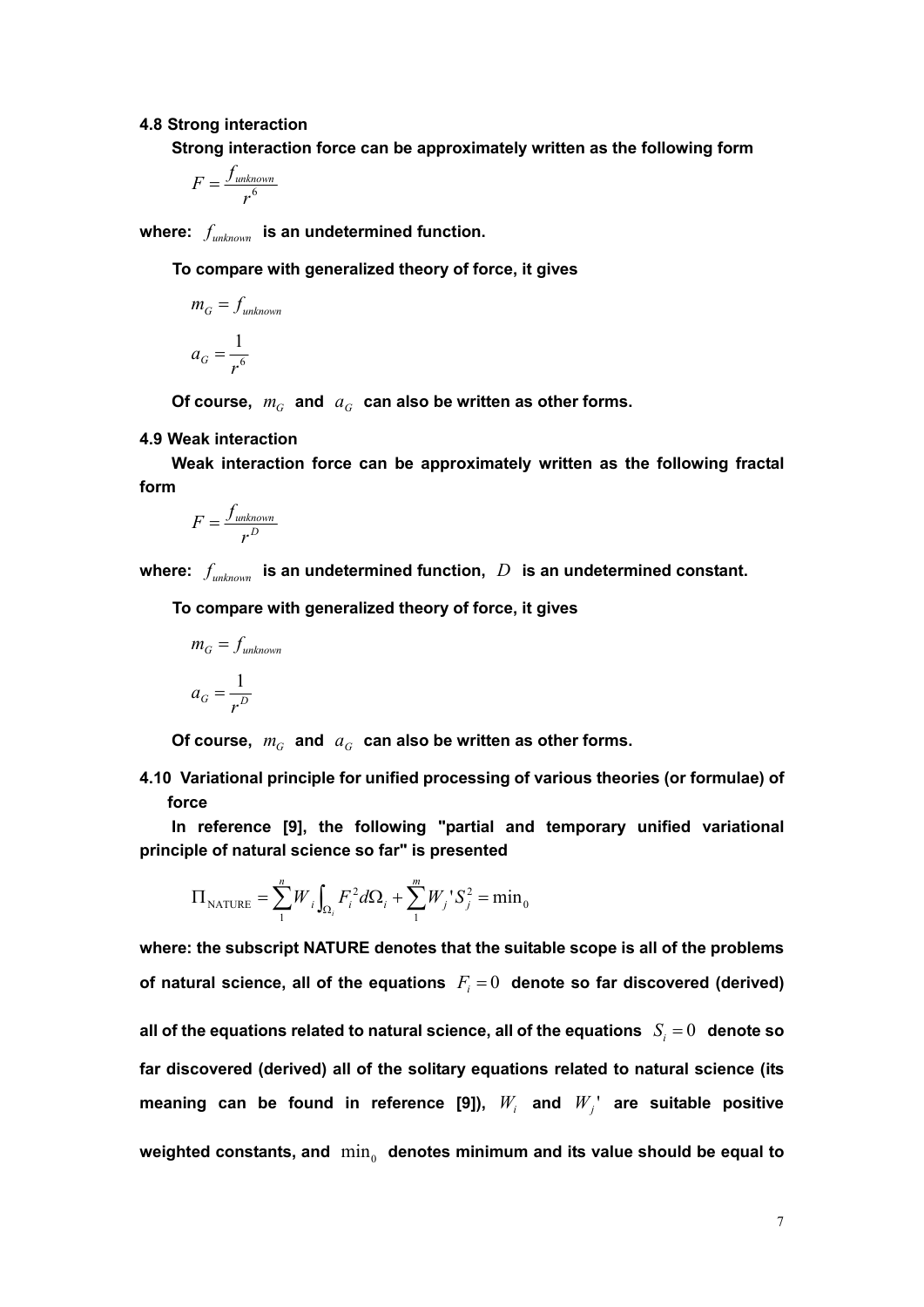**zero.**

**force"**

**To compare with "partial and temporary unified variational principle of natural science so far", if changing the subscript NATURE into ALL-FORCE, changing**  $F<sub>i</sub> = 0$  into so far discovered (derived) all of theories (or formulae) of force, and changing  $S_i = 0$  into so far discovered (derived) all of the solitary equations **related various theories (or formulae) of force, thus it gives the following "Variational principle for unified processing of various theories (or formulae) of** 

$$
\Pi_{\text{ALL-FORCE}} = \sum_{1}^{n} W_{i} \int_{\Omega_{i}} F_{i}^{2} d\Omega_{i} + \sum_{1}^{m} W_{j}^{*} S_{j}^{2} = \min_{0}
$$

**As for the application of "Variational principle for unified processing of various theories (or formulae) of force" and the like, please refer to references [7-9].**

## **5 Fifth Force**

**When discussing the unified framework to process various theories (or formulae) of force, it is necessary to find the fifth force in nature. Considering all possible circumstances, there are two main ways to determine the fifth force: the first one is to find the fifth force through experimental method; the second one is that the fifth force has been clearly presented before people, while just not recognized, so people are only required to confirm the fifth force. The method of determining the fifth force in this paper is the second case.**

**By comparison, we think that the quantum interaction force (also called quantum force or quantum interaction) is the fifth force in nature.**

**According to quantum properties, quantum interaction should include: quantum discontinuous interaction, quantum uncertain interaction, quantum stochastic interaction, quantum entanglement interaction, and so on.**

**We will discuss the details of quantum interaction in another paper.**

#### **6 Conclusions**

**In comparative physics, the comparative studies of various theories (or formulae) of force can be discussed according to the method of comparison. On this basis, the concepts of generalized theory of force, generalized theories clusters of force, variational principle to process various theories (or formulae) of force in unified framework, and the fifth force in nature, namely, the quantum interaction force (can also be called quantum force or quantum interaction), are proposed.**

## **References**

**1 Fu Yuhua. Expanding Comparative Literature into Comparative Sciences Clusters with Neutrosophy and Quad-stage Method, Neutrosophic Sets and Systems, Vol. 12, 2016, 118~121**